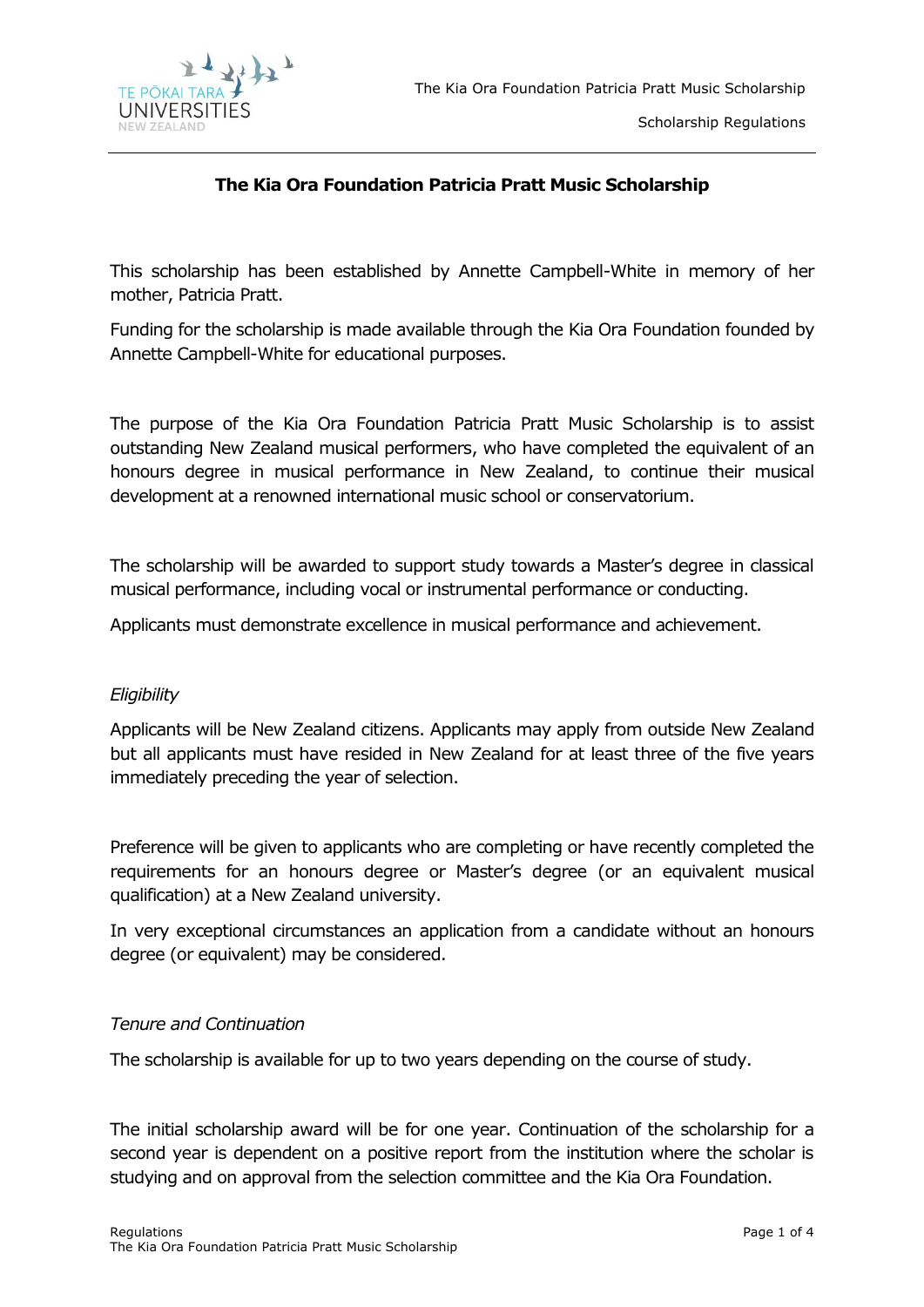

The scholar is expected to devote themselves to full time study during their tenure of the scholarship.

### Value

Up to \$70,000 is available to the selection committee each year. The value of the individual scholarship awards in any year will take into account factors including a candidate's particular financial situation regarding other awards and any other financial support which is available to them.

### *Applications*

Applicants for a scholarship or for a continuation of a scholarship should complete an application using the Universities NZ on-line scholarships application website:

[https://universitiesnz.communityforce.com](https://universitiesnz.communityforce.com/)

The closing date by which applications must be complete and submitted through the on-line website is 1 March.

The on-line application process will request and candidates must provide:

- a birth certificate or other evidence of New Zealand citizenship.
- information relating to awards and achievements relevant to the scholarship.
- a statement of the applicant's proposed programme of study and, if possible, evidence that the applicant would be accepted by the institution offering the programme.
- a budget of expected costs.
- any other information that the applicant judges relevant to their application.

In the on-line application candidates are asked to identify two people who they have asked to provide confidential references.

For applications for a continuation for a second year one of the references must be from a senior faculty member at the applicant's current university/institution.

The referees must add their references to the on-line application by the due date.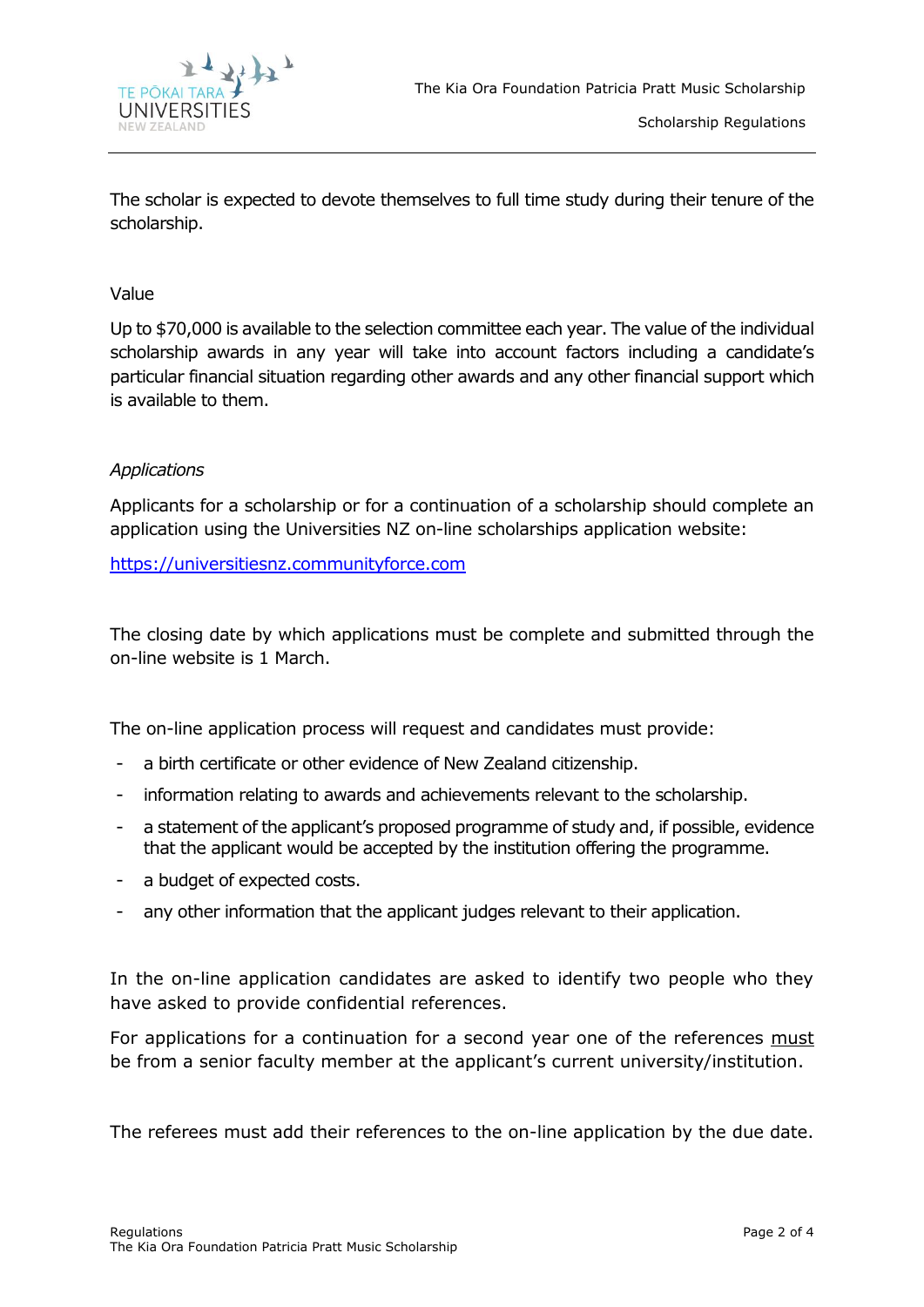

The on-line application will prompt applicants for a new scholarship to request a copy of their academic transcript from their New Zealand university.

### *The Candidate in Performance*

As part of their application the candidate will be asked to provide a recording of them in performance - for instrumentalists and vocalists a sound file, only for conductors a video file.

Candidates are required to upload their recording to an internet file sharing facility from where Universities NZ will share it with the selection committee.

The on-line application will request a track list and information on the date and location of the recording.

For an application to be eligible for consideration by the committee the recording must be of good quality and be no older than six months old at the date of application. Candidates must choose a varied selection of repertoire. The selection committee want to hear candidates across different styles, genres and composers.

# *Copyright*

Applicants must ensure they have satisfied all copyright requirements to record and copy any performance and music submitted as part of their application.

Applicants should note that Universities NZ may make a copy of any recording provided by the applicant to enable individual members of the selection panel to evaluate the applications and select a candidate to receive a scholarship.

### *Selection*

Universities NZ may ask each New Zealand university to identify applications which they support and which they wish to nominate to Universities NZ.

Universities NZ will forward all supported applications and all applications for a continuation to the Selection Committee for their assessment.

The Selection Committee will assess all these applications to determine a short list of candidates for further consideration.

In their assessments of the applications the committee will give overriding consideration to the candidate's ability and their potential to succeed.